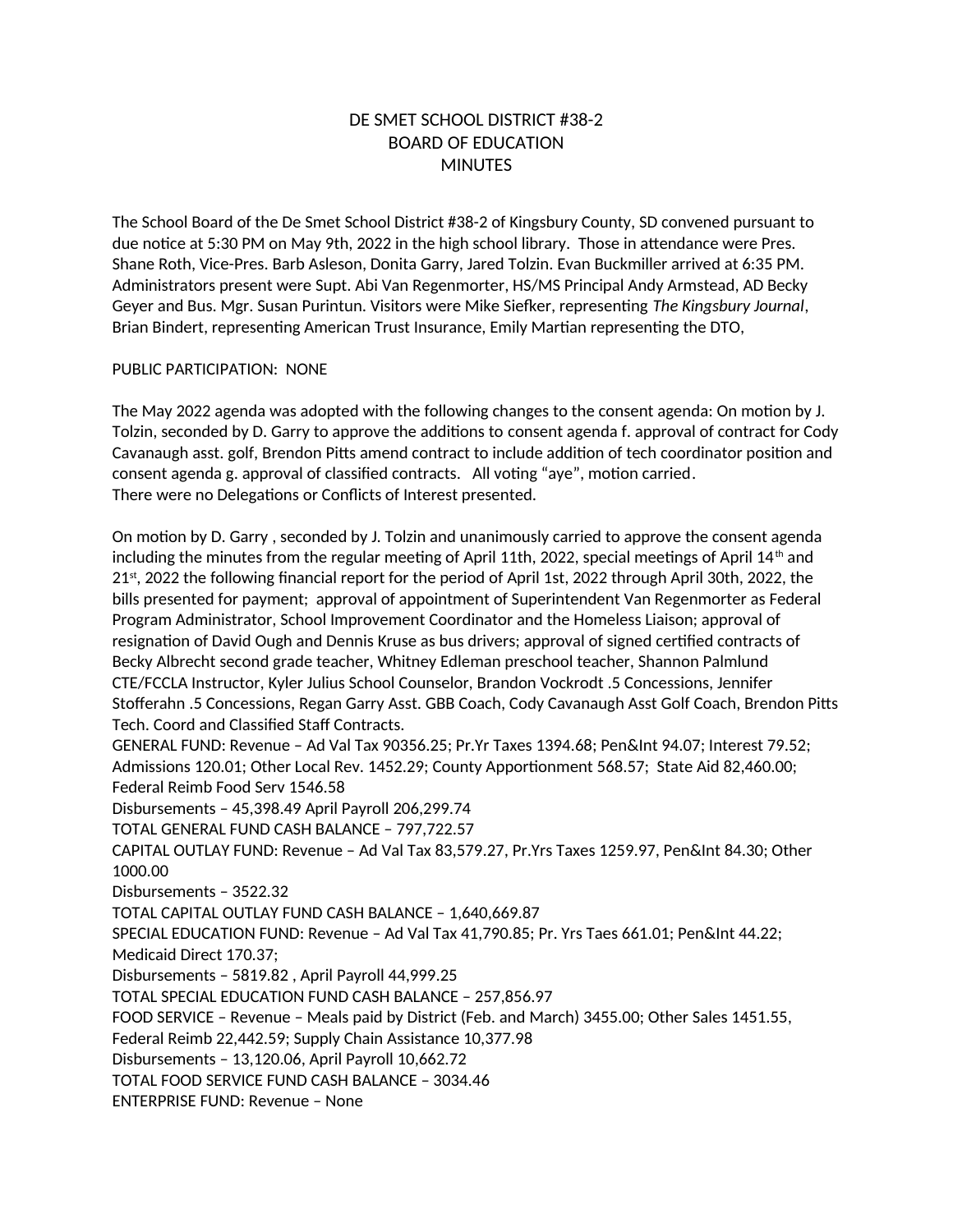## Disbursements – None

TOTAL ENTERPRISE FUND CASH BALANCE – 4005.22

TRUST AND AGENCY – Revenue – 53,785.15

Disbursements – 57,264.10

TOTAL TRUST AND AGENCY FUND CASH BALANCE – 115,632.56

GENERAL FUND: A-OX Welding Supply, Vo-Supp 305.55; Adv.Fd. M.Perry, Travel 105.00; K.Vockrodt, LP Travel 111.72; B.Geyer, AD Travel 153.17; D.Vanderwal, Ag Travel 79.60; M.Novak, Cheer Trav 114.31; Deubrook HS, Golf Fee 50; A. Armstead, Reimb Tech Supp 76.24; Estelline Alumni, Track fee 165; K.Dossett, reimb supp 159.52; Redfield HS, Track Fee 125; US Post Off, Postal fees 58; State of SD, Unempl Claim, 326.19; SDACTE, Voc AG Conf Fee 602; Elkton HS, track fees 150; C.Tangen, Lib Res Books 228.68; S.Valley HS, Track Fees 125; O'Gorman HS, Track Fee 150; B. Geyer, AD Trav/Supp 48.59; S.Purintun, ASBO Travel 126; K.Vockrodt, Tuit Reimb 45; K. Vockrodt, LP Travel 117.60; R.Fast, Reimb Elem Supp 209; Adv.Fd. 3400.62; Avid Hawk LLC, Tech Supp 45; Baymont Inn, FCCLA St. Conf 715; City of De Smet, Bus Gar Utilities 52.91, Bldg Utilities 519.93 Total 572.84; Cook's Wastepaper/Recyc, Utilities 522.21; Creative Printing, Guide Advertising 699, Office supp 677.59 Total 1376.59; Culligan, Utilities 56; Dales Alignment Transp repair/maint 257.50; De Smet Food Serv, Fed FVRS Reimb 1189.48; De Smet Food Serv, Reimb Adult meals 1924; Dustex, Covid Cleaning 365.70; Fusion, Guidance Comm 91.20, AD Comm 82.74, Bus off Comm 210.98 Total 384.92; Hauff Sports, Golf Awards 49.90; Hillyard, Cust Supp 2527.77; Horizon, Bus Dr. Physical 224; Johnny on the Spot, Port Toilet Track 185; Kingsbury Electric, Transp Comm 53.19, Repair Gym Lights 130, Repairs LIW 130 Total 313.19; Kingsbury Journal, annual Subscrip 65, Journ Class 200, Bd of Ed Comm 438.58 Total 703.58; Lewis Drug, First Aid Supp 7.98; Maynards Cons Sc Supp 184.29, Bd of Supp 245.26 Total 429.55; Midwestern Mechanical, Repairs 846.46; Milborn Seeds Cust Supp/Grass 240; NESC Gen Serv 22.51, Transp Drug Test 30 Total 52.51; NW Public Gas, Bus Gar Utilities 197.14, Bldgs Utilities 3301.40 Total 3498.54; O'Keefe Imp Trans Repairs/Maint 680.66; Office Peeps - Copier Supp/Maint 330.86; Otter Tail Power Bus Gar Utilities 128.65, Ath Fd Utilities 138.14, Bldg Utilities 5398.93 Total 5665.72; Pres Ed Awards Acad Awards 114.85; Ramkota Inn, ASBO Travel 216; Rich's Gas, Trans Fuel 501.54; Scott's Auto Body, Bus Repairs 474.35; SDHSAA, Rules Books 138, Awards 6.50 Total 144.50; Sherwin Williams Cust Supp 415.49; Smith's Lumber, Cust Supp 35.04; Taylor Music Inst repairs 81.50; Tessman Seeds, Hort Supp 65.01; ValleyFibercom, Ath Fd Utility 66.98; Warne's Appliance, Repair 135; Wilkinson Insurance, Bond Insur 252.50; WW Tire, Tires/Maint 1210; TOTAL GENERAL FUND EXPENDITURES 31,583.89 CAPITAL OUTLAY FUND: Adv. Fund, C.Tange Library Resources 958.98; Co-op Architectures, Arch FEES ESSER FUNDS 95,900; Smith's Lumber, Track Improve 1053.12; TOTAL CAPITAL OUTLAY EXPENDITURES 97,912.10

SPECIAL EDUCATION FUND: Adv Fd E.Martian reimb SPED Supp 233.37, R. Gigov Reimb SPED Text 34.98 total Adv. Fd 26.35; Fusion, SPED Comm 180.27; Innovative Office Sol, SPED Supplies 189.52; McCrossan Boys Ranch, Out of Dist Tuition 1489.03; NESC Early Childhood 376.90, Psychologist 648.07, Speech Path 1132.27, Physical Therapist 279.60, Occupational Therapy 512.12 Total 2948.96 TOTAL SPECIAL EDUCATION FUND EXPENDITURES 4675.93

FOOD SERVICE FUND: Child and Adult Nutrition, Food 255.42; CASH-WA of Fargo, Supplies 267.30, Food 4408.63 Total 4675.93; Maynards Food 282.84; Performance Food Service, Food 5640.57; Prairie Foods, Dairy 1366.21; TOTAL FOOD SERVICE FUND EXPENDITURES 12,220.95 TOTAL EXPENDITURES: 146,793.07

**Annual Property and Liability Insurance Review**: Brian Bindert reviewed the district's property and liability insurance coverage and rates. The overall premium increased \$11,242 for a total of \$54,993. The district's statement of values increased \$9,983,083 from last year. Values are now based on 100% replacement value versus the previous 90%. Mr. Bindert reviewed areas that the district could save by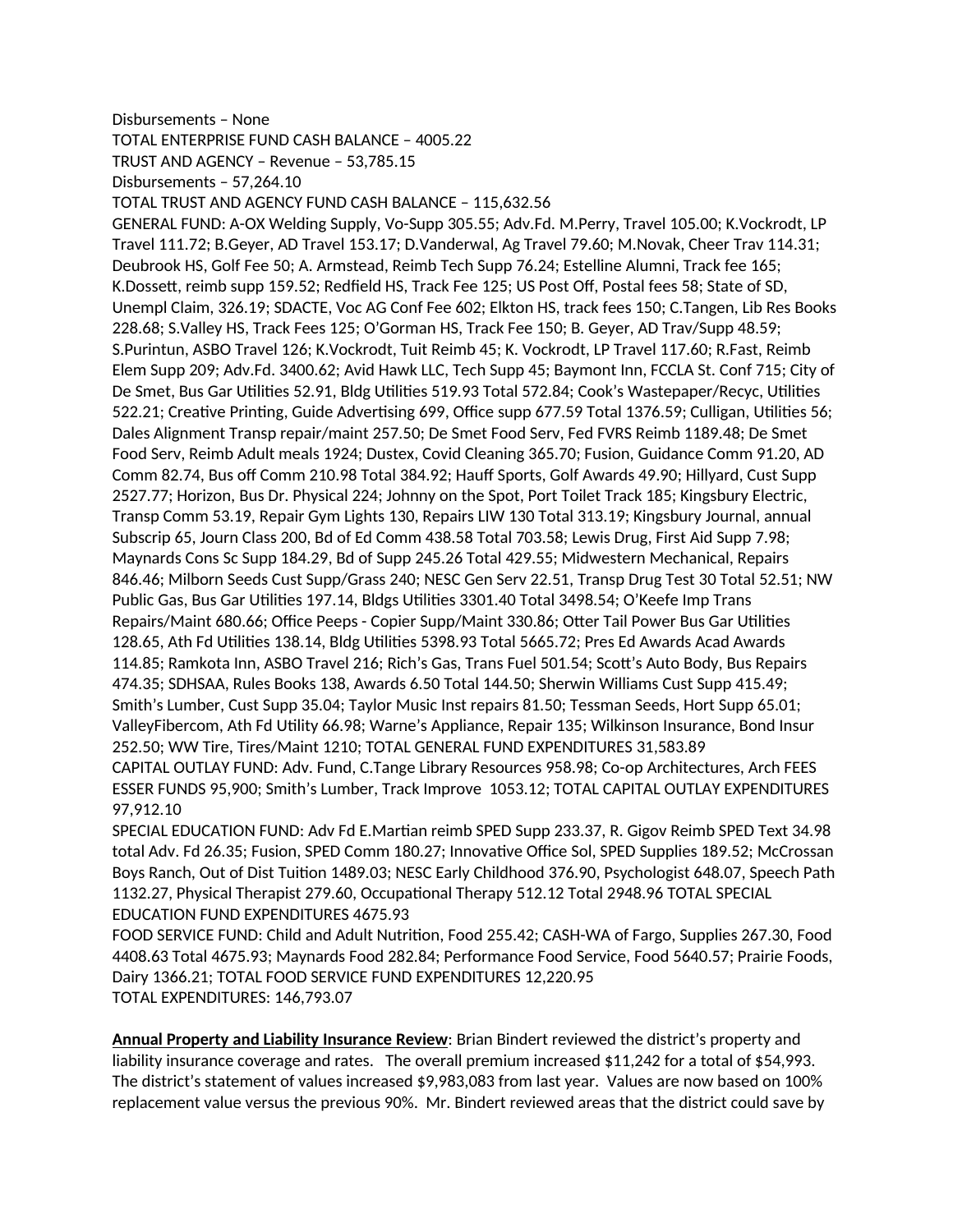going to a \$10,000 deductible, taking off a storage shed and including the fencing of the athletic complex as part of buildings coverage. The Board also reviewed the current Cyber liability policy that increased from \$2550 to \$10,267.50 for \$1,000,000 limit with \$25,000 deductible. Three options were reviewed ranging in cost of \$3963.26 to \$5246. Following further discussion, on motion by J. Tolzin, seconded by B. Asleson to remain on the \$5000 deductible for property insurance but adjust the fencing and track premiums along with deleting the shed premium for a savings of \$1707 and to change cyber liability coverage to Lloyds of London for \$1,000,000 limit with a \$5000 Deductible for an annual premium of \$3963.26. All voting "aye", motion carried.

**NESC Report**: NESC Bd Member Barb Asleson reported that the final center base tuition rates were set, approval of the health, dental and life insurance rates for FY23 along with the salary settlements and offerings for classified staff and administrators. At that time only one para position to fill. Supt. Abi noted that a new Center Base program will be offered in Lake Preston starting this fall with our district being fortunate to be able to utilize the service as the available spots filled quickly.

**Education Enhancement Foundation**: The annual meeting is set for May 10<sup>th</sup>, Tuesday at 7 PM in the HS conference room.

**Facilities Committee**: The facilities committee will be meeting on May 20<sup>th</sup> with Co-op Architecture pending the Resolution being approved later in the meeting.

**Legislative Report**: Pres. Roth noted that Jacqueline Sly has been replaced on the Board of Education Board of Standards. He noted that Ms. Sly has served as an educator, a legislator and served several years on this Board. Dr. Rich Meyers of Rapid City has been appointed by Governor Noem to replace Ms. Sly.

**Principal's Reports:** The board heard from Princ Armstead of the interesting sessions conducted by Ashley Armstrong from the Sanford Underground research Facility presented on Dark Matter detection, Neutrinos detection, water pollution and watersheds. The presentations were geared to students in grades 6-12.

Casey Renaas gave a timely talk to students about his experiences and the consequences of choosing to drink and drive. Students from De Smet, Arlington, Willow Lake, Iroquois and Lake Preston listened to his powerful message.

Prom was a success, with the drive up and grand march being outstanding. Mr. Armstead expressed his thanks to the advisors for their assisting the students in setting up and tearing down.

The Senior class finished their HS career on Friday, May  $6<sup>th</sup>$ . Graduation was held on Saturday, the  $7<sup>th</sup>$ with all going well. The flower presentation is always a part that he feels is an emotional part of the traditions and even "gets him".

The FCCLA will be hosting "Pie the Teacher" on Wednesday as a fundraiser. Mr. Pitts, Mr. Haugen, Mr. Krekelberg and Ms. Ostrander have all signed up to be pied.

The All School Play will be held on May 13<sup>th</sup> and 14<sup>th</sup> at the Event Center. "Crazytown" by Johnthan Rand will be an entertaining and fun show directed by Traci Schoenfelder and Snooki Stoddard.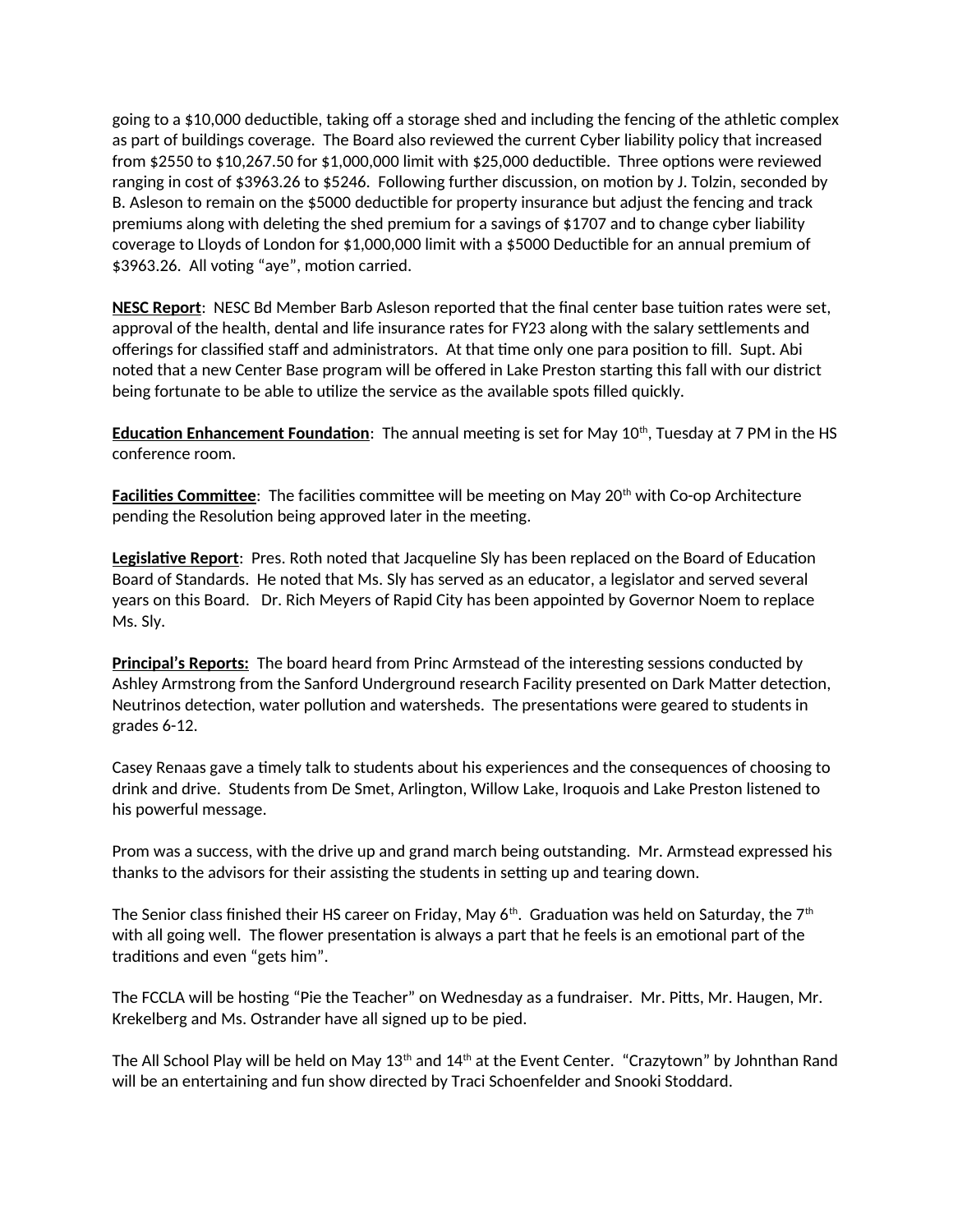The last day of school is May  $18<sup>th</sup>$ . Driver's Education starts on Friday, May  $20<sup>th</sup>$  with the class being maxed out at 30 students.

Supt. Abi gave a shout out for all the wonderful gifts, food and just general appreciation to all of the staff. They were all very grateful and it made for a fun week. Field trips for all of the classes are taking place in these final weeks of school.

Summer school will be held with assistance of ESSER funding from the federal government. Parents of children eligible for the additional classes are being notified of the structure of the classes and how it can be helpful to their students to participate. Jeanne Penney will be instructing the classes again this year.

AD Geyer reported on a busy spring season for the golf and track athletes. There were originally 5 JH and HS track meets scheduled for this spring. One was cancelled due to weather. There were two JH track meets last week that went well. On Thursday, May  $12<sup>th</sup>$ , De Smet will be hosting the HS DVC annual track event and on the 19<sup>th</sup>, the Regions will be held. There are two JH golf meets scheduled in De Smet this week with one on Tuesday and the other on the same day as the DVC meet. Ms. Geyer was pleased with the number of community members that have stepped up to volunteer to help with running the meets. She noted that the events have been a learn as you go process but feels they have gone well.

The Board of Education was invited to attend the Athletic Awards that is sponsored by the Athletic Booster Club on May  $15<sup>th</sup>$  at 6:30 PM at the Event Center. Cookies and beverages will be served.

She noted that she will be sending out a composite of the Winter and Spring Awards as they are finalized.

Pres Roth noted that he was glad to hear of the track meets and how wonderful it is to bring other schools to our community. Great environment for our program. He thanked Ad Geyer for all of her work and efforts and how they appreciate her time and expertise.

**Preliminary Budget**: Bus. Mgr. Susan Purintun presented the preliminary budget for FY2023. The proposed budget will be published in July with a hearing scheduled during the month of July and adoption at the September 12<sup>th</sup>, 2022 regular meeting. The presented budget includes increases to certified and classified staff, insurance, supplies and the technology budget. This budget does include the 6% state aid increase along with estimated ESSER Funding. The future enrollment for fall 2022 currently is holding steady at around 300 students. At this time there are many variables yet to be decided specifically in the Capital Outlay Fund for facility improvements and transfers to the General Fund before the budget is set and adopted.

**SDHSAA Amendments/Representative Voting**: Following review of SDHSAA ballots, on motion by B. Asleson, seconded by D. Garry to cast the following ballots:

Amendment #1: Yes; Amendment #2: Yes; Amendment #3 Yes; Amendment #4 Yes; Amendment #5 Yes Amendment #6 Yes; Amendment #7 No. All voting "aye", motion carried.

 **Election Officials for June 15th Election**: On motion by J. Tolzin, seconded by D. Garry to approve the following individuals as election officials for the school board election on June  $21^{st}$ : Jennifer Barnard,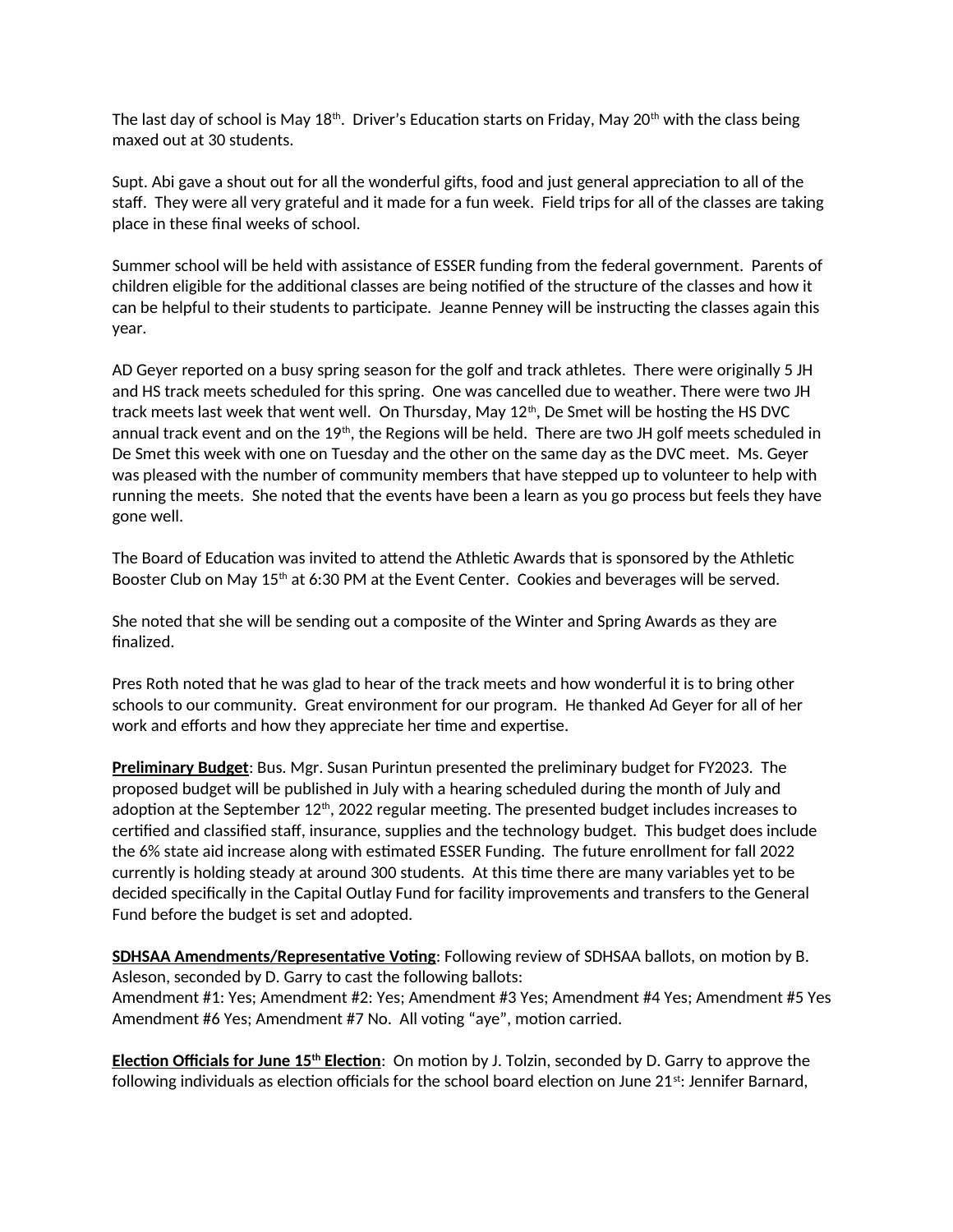Supt. of Election, Dianne Larson, Suzanne Sinclair, Renae Aughenbaugh and Patrick Wheeler. All voting "aye", motion carried.

**Events Center Rental Agreement**: On motion by J. Tolzin, seconded by B. Asleson to approve the Event Center Rental agreement contract with the City of De Smet for \$12,750. All voting "aye", motion carried.

**Under Armour Contract through Dakota Sports**: On motion by D. Garry, seconded by B. Asleson to approve the Under Armour Athletic agreement. The agreement is for a term of 5 years with the discounts of as much as 40% for uniforms, apparel, and accessories, 35% for footwear. There is also an opportunity for incentive purchasing for coaching staff and resale percentages paid back to organizations and clubs for fund raising. This contract will be run through Dakota Sports. All voting "aye", motion carried.

Evan Buckmiller arrived at this time, 6:32 PM.

**Approval of Iroquois School District to Wrestling Cooperative**: On motion by J. Tolzin, seconded by B. Asleson to approve Iroquois School District to join the Wrestling Cooperative. AD Geyer and Supt. Abi had both visited with the wrestling coaches. The request came with Lake Preston and Iroquois cooping in all other sport activities for the next year. They do not have enough participants for wrestling team of their own. This year's numbers will not force the Kingsbury Knights into "A" division. All voting "aye", motion carried.

## **Bond Resolution**:

Board members were read the Resolution No. 2022-BD LIW. Board members each expressed that most all conversations they had with patrons following the community meeting were positive and supportive of the project. They felt the community meeting along with the building tours had presented a good case for the project moving forward. One board member had a resident concerned about material costs and interest rates but when he weighed out variables in both areas, the costs would most likely only be more substantial in the future then to build now. Many that toured the facility thought while the facility looks sound from the outside, the integrity and functionality of the building are very questionable. Another board member had polled local coffee shops and was surprised by the positive remarks as to the trust in the Board's decisions fiscally and the hope that they were keeping in mind the need for growth of additional students. Discussion has also taken place with farmers and while they know it will not be good for taxes, realize that it is for the betterment of the students and community. A few noted that seeing the projected tax levies proposed were much more reasonable than they had anticipated. All felt that De Smet is thriving and the need for structurally sound educational services is of a high priority amongst the community members.

Based upon the foregoing, the following resolution then introduced and moved for adoption:

**RESOLUTION NO. 2022 - BD LIW**

**RESOLUTION DECLARING NECESSITY AND EXPEDIENCY FOR ISSUANCE OF GENERAL OBLIGATION SCHOOL BONDS, CALLING AN ELECTION THEREFORE AND HIRING PROFESSIONALS IN CONNECTION THEREWITH**.

BE IT RESOLVED by the School Board of DeSmet School District 38-2, Clark and Kingsbury Counties, South Dakota, as follows:

Declaration of necessity. it is hereby found, determined and declared that it is necessary and expedient for this school district to borrow money by issuing its general obligation school bonds in an amount not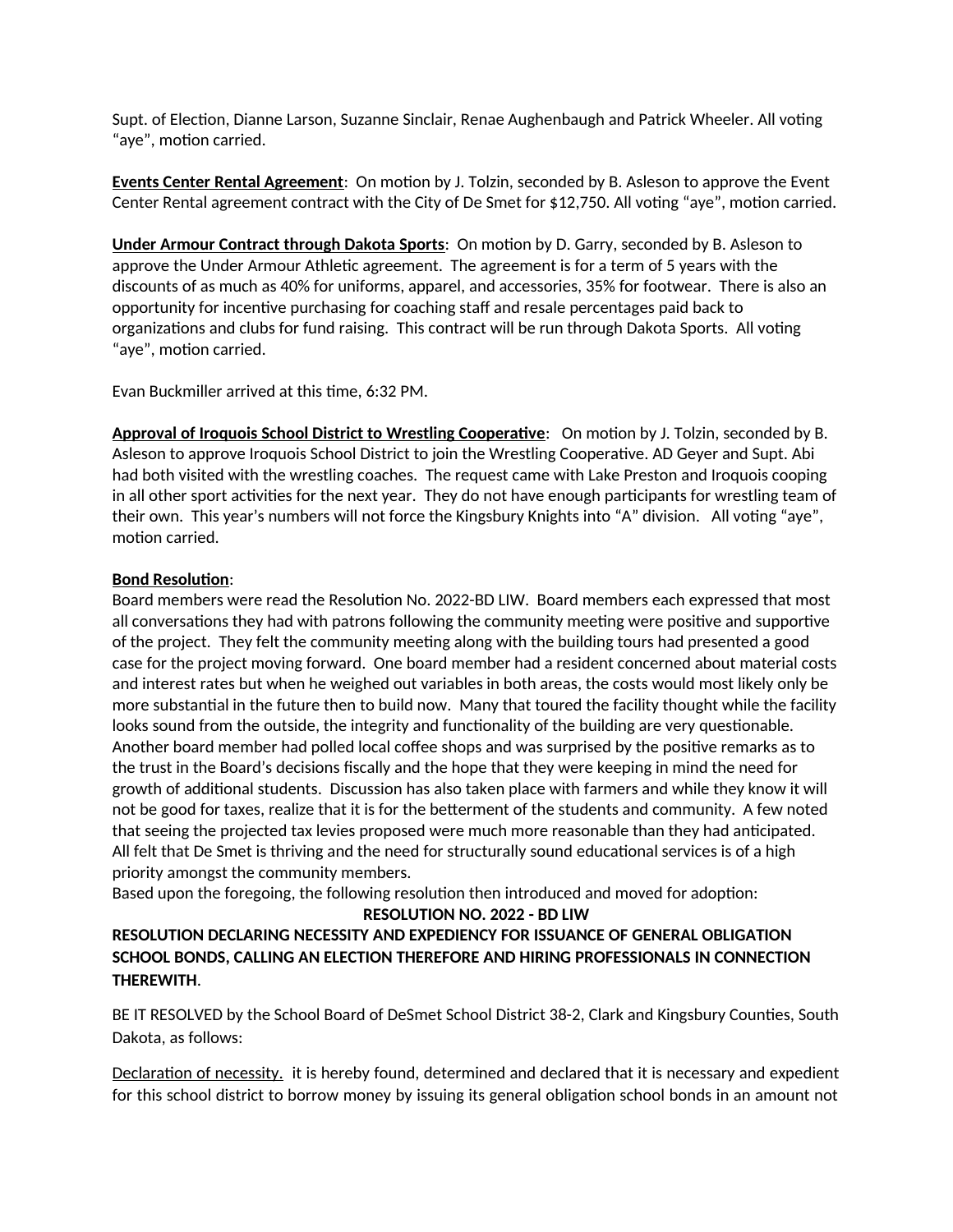exceeding \$9,000,000, issued in one or more series, payable from 1 and not to exceed 25 years from date of issuance, bearing interest payable at such times and at such rate or rates as may be determined by the school board, for the purpose of financing school facilities and improvements to school facilities including LIW Elementary Building Project and financing costs of issuance, if so approved by the voters.

Election. The question of authorizing the issuance of such bonds shall be submitted to the qualified electors of the District at a bond election which is to be held on the  $21<sup>st</sup>$  day of June 2022, between the hours of 7:00 o'clock a.m. and 7:00 o'clock p.m. The question shall be in substantially the following form:

SHALL THE DESMET SCHOOL DISTRICT 38-2, CLARK AND KINGSBURY COUNTIES, SOUTH DAKOTA, ISSUE ITS NEGOTIABLE GENERAL OBLIGATION SCHOOL BONDS IN A PRINCIPAL AMOUNT NOT EXCEEDING \$9,000,000, ISSUED IN ONE OR MORE SERIES PROVIDED NO SERIES SHALL EXCEED THE DISTRICT'S CONSTITUTIONAL DEBT LIMIT, BEARING INTEREST AT SUCH RATES AS MAY BE DETERMINED BY THE SCHOOL BOARD, PAYABLE AND MATURING FROM 1 AND NOT TO EXCEED 25 YEARS AFTER THE DATE OF ISSUANCE, FOR THE PURPOSE OF FINANCING SCHOOL FACILITIES AND IMPROVEMENTS INCLUDING LIW ELEMENTARY BUILDING PROJECT AND FINANCING COSTS OF ISSUANCE?

SHALL THE ABOVE PROPOSITION BE APPROVED AND THE BONDS ISSUED?

- 1. Polling places and Judges. Polling places and judges and clerks for said election shall be selected according to South Dakota Law.
- 2. Voter Registration Deadline. The Business Manager is hereby authorized and directed to give notice of voter registration and deadline therefore, as required by law. The deadline for voter registration shall not be less than fifteen (15) days prior to the election. The Business Manager shall give notice of the availability of registration officials and state when registration will be terminated and the effect of a failure to have registered. Such notice shall be published in official newspapers of the District at least once each week for (2) two consecutive weeks, the last publication to be not less than (10) ten nor more than (15) fifteen days before the deadline for registration.
- 3. Notice of Election. The Business Manager is hereby authorized and directed to give notice of school bond election, said notice to be published in the official newspaper for the District, once each week for two (2) successive weeks before said date of election. The second notice shall be published not less than four (4) days nor more than ten (10) days before the election.
- 4. Ballots. The Business Manager is authorized and directed to cause printed ballots to be prepared for use at said election in substantially the form on file with the Business Manager and to publish with the second notice of election.
- 5. Canvass. Said election shall be held and conducted and the votes cast thereat shall be counted, certified and canvassed according to law, and this Board shall meet at the regular meeting room in DeSmet, South Dakota, in the District for the purpose of canvassing the results within six (6) days of the election.
- 6. Hiring of Professionals. Meierhenry Sargent LLP of Sioux Falls, South Dakota is hereby designated as bond counsel for this issue and D.A. Davidson & Co., hereby designated as Underwriter for this issue. The President and Business Manager are authorized to execute such documents as are necessary to carry out the intent of this paragraph.
- 7. Authorization of Officers. The Superintendent, School Board President and Business Manager are authorized to sign any acknowledgement, certificates or documents required by the Underwriter in connection with the Bonds.